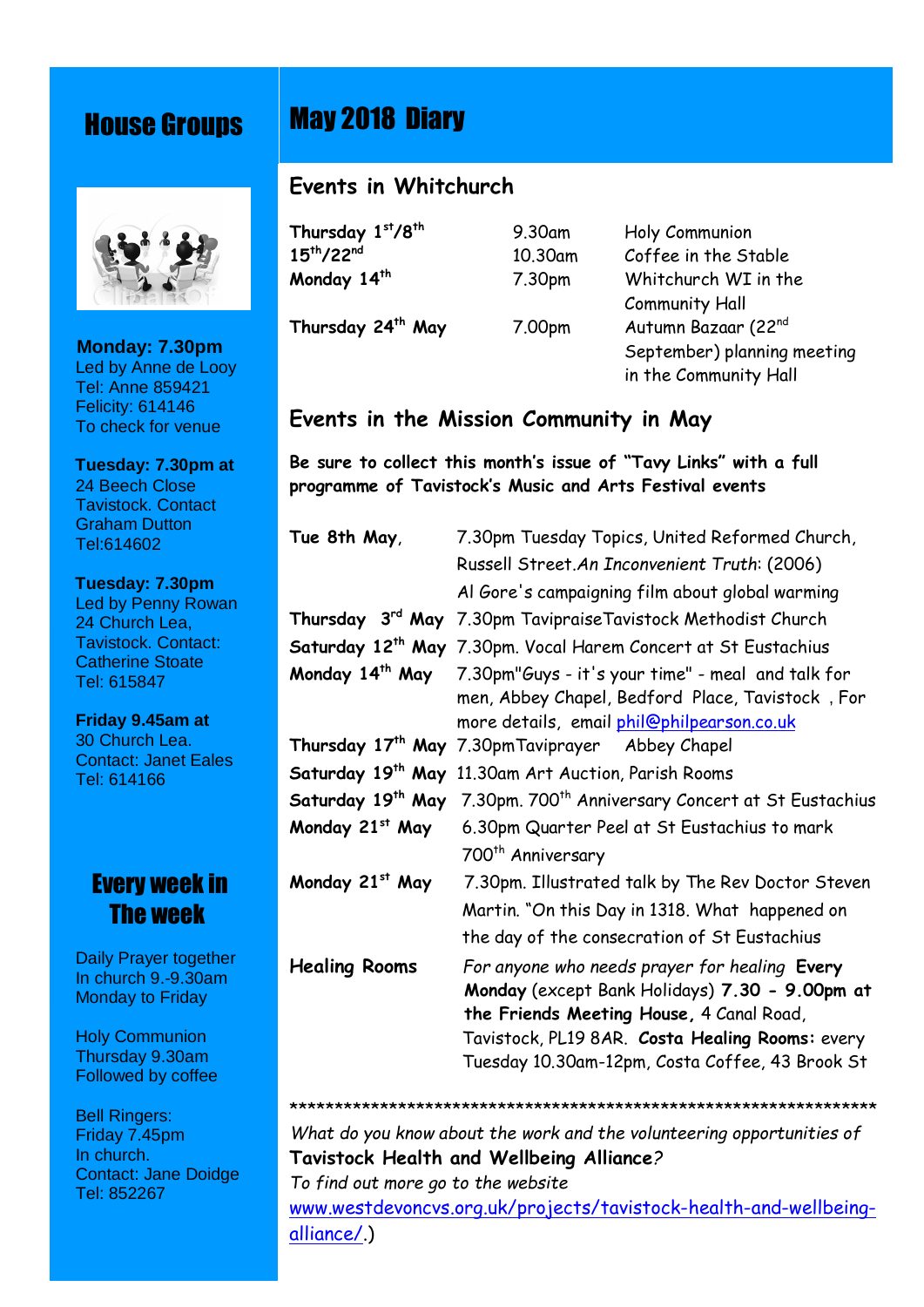

*Seeking to be Church for The whole Parish*

*May 2018*

**Reverend Miranda Donne [revmirandadonne@gmail](mailto:revmirandadonne@gmail) .com**. Tel: 07711 186687

Catherine Stoate Tel: 01822-615847

Peter Rowan 01822 611001

 Tel: 617780 **Church Office**

 **Website: www//. standrewsandjames.org**

#### **From the Registers**

#### **Deaths**

**Florence Ann Watkins 28th March 2018**



# **St Andrew's** Whitchurch

## Viewpoint: Edited from the Easter Message of the Most Reverend Justin Welby Archbishop of Canterbury

The Resurrection was a slow-burning explosion that changed individual lives, groups of people, whole societies, the course of history and the structure of the cosmos.

Like the birth of Jesus at the beginning the Resurrection was experienced only by a few people in a few places - yet through the power of God it opened new life to all who heard it, and led them in new directions of which they could not imagine. God's nature is to give us space to respond, space to ignore him, in this life. Of course, that choice has consequences now and beyond the grave, but we are wooed, not compelled, to follow Christ.

With Jesus alive from the grave everything is different - we have the offer before us of life, hope and purpose in relationship with God. A channel of communication with God is offered, a relationship created, which we had no way or means to open by ourselves: it would be unimaginable were it not the sovereign work of God.

It is only the beginning. The Acts of the Apostles tells how the news of the resurrected Jesus spread beyond its Jewish roots, and reaches every person on earth, offering life and hope not only then but now, to each of us here.

Personally and together with all Christians we have life in Him, and are called to obedience. Because of the Resurrection we can believe that Jesus Christ is God, and because we believe, we become disciples, and because we are disciples each and every one of us has a mission to make Him and His Kingdom known now and throughout our lives, in word and deed.

A church caught up by the good news of the Resurrection will be a Church that lives to serve those around it. It must be a holy church made up of holy people, rejecting the seeking of power, transparent about its failings, humble when there is sin.

The message we have been given by God, to give to the world is this: all may have hope and calling, because Jesus Christ – God's chosen and anointed one - is risen from the dead.

So the Resurrection confronts us with our own decisions about Jesus. Do we put our lives in His hands and find life and hope, or do we seek to live our own way? There is no neutral option. We may choose to live with Him, or without Him. Choose hope and life, eternal life because it comes from God, real life because it was demonstrated decisively and forever in the resurrection of Jesus from the dead. For He is risen indeed.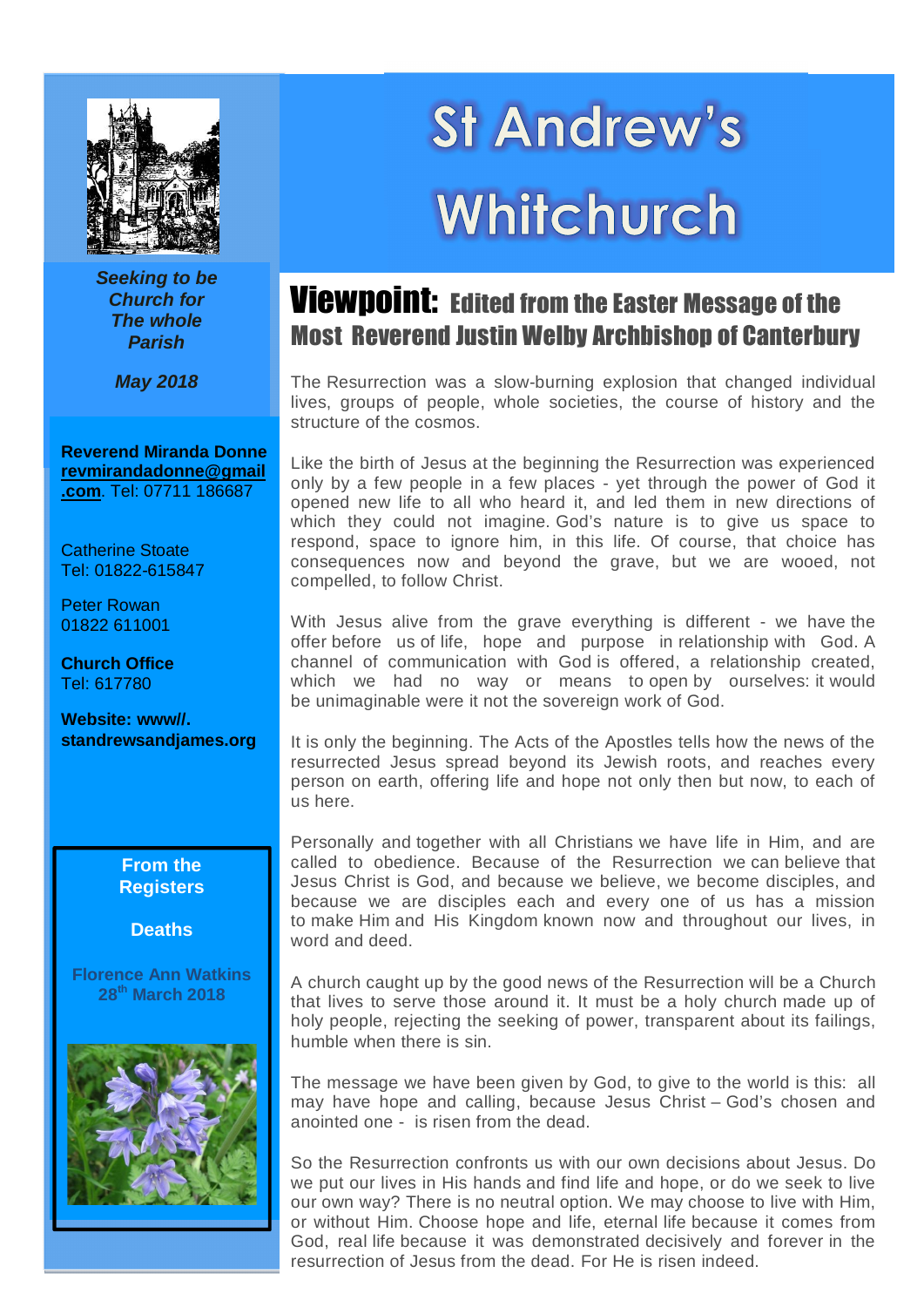## Local News and photographs



Very sadly the decision has been taken that there would be no further services for St James at Whitchurch Primary School. A number of different factors led to this decision but tribute must be paid to Sue Allerton for all the work she did in establishing St James as part of the Bishopsmead community, including fund raising events, carol singing and summer functions. Those in her team, including Ann Palfrey, Jay Allerton, Vicki Austen and others are also due our gratitude for all they did to support Sue. We hope that all those who found inspiration, joy and comfort at St James will join the congregation at St Andrew's and bring with them their enthusiasm and creativity.

#### **Whitchurch School**



Up to date information about recent events can be found on the school newsletter at:

#### [www.whitchurch](www.whitchurch-)primary.devon.sch.uk

Follow the links via "Parents".

#### **Janet Clifford**

#### **Whitchurch WI**

Marion welcomed everyone to the meeting and thanked everyone for such a great turnout of ladies. Marion went on to introduce Mike Watkins together with his wife Karen. Mike was going to give us a talk on silk scarves and ties.

Mike started his talk by explaining that he was going to demonstrate two designs this evening, a Paisley design scarf and a man's tie. Mike then explained that he would be hand painting on lightweight Chinese silk.

As Mike and Karen had brought a wide selection of samples with them it provided the ladies present with lots of shopping opportunities!

Sue McNally gave the vote of thanks on behalf of the WI and following a break for tea, normal business was undertaken.

Our next meeting is on Monday 14<sup>th</sup> May, at 7.30pm. Please note as this is our AGM it is a closed meeting. Guests will again be welcome in June when the ladies take up an invitation to visit the Stannary Brewery.

Susie Eastwood

## **Make a note of the dates**

**Thursday 24 May at 7pm** Planning meeting for the Autumn Bazaar for all those who are interested in helping to make it a success

**22nd September** AUTUMN BAZAAR IN THE COMMUNITY HALL

## **Situations Vacant at St Andrew's**

**Church Treasurer**

**Safeguarding Officer**

**Assistant to Health and Safety Officer**

We welcome all expressions of interest. Please phone Reverend Miranda Donne. Tel: 07711- 18668

\*\*\*\*\*\*\*\*\*\*\*\*\*\*\*\*\*\*\*\*\*\*\*\*\*\*\*\*\*\*\*\*\*\*

**The Devon Home Library Service** is a free service provided by the Royal Voluntary Service (RVS) on behalf of Libraries Unlimited which is responsible for library service provision in Devon. Books are delivered by volunteers (all DBS checked) in a variety of formats for those who can no longer get to the library for health, mobility or caring reasons. This service can be temporary or permanent and books are chosen to suit the reader, or can be ordered online free of charge. Books can also be kept longer than a normal loan without incurring any fines. If you, or someone you know

would like to receive books via the Home Library Service or would like to volunteer to deliver books you can contact: the RVS on 01209 705159 (or e-mail CornwallDevonHub @royalvoluntaryservice.org.uk)

Or Tavistock Library (01822 612218)

\*\*\*\*\*\*\*\*\*\*\*\*\*\*\*\*\*\*\*\*\*\*\*\*\*\*\*\*\*\*\*\*\*\*

#### **Help!**

.

#### **Bibles needing repair**

There are many bibles in the church needing repair. Please can any volunteers contact the editor on 01822 612987

. **Contact the Editor: Maureen Bridge Tel: 01822 612987 email[:maureentavistock@gmail.com](mailto:maureentavistock@gmail.com)**